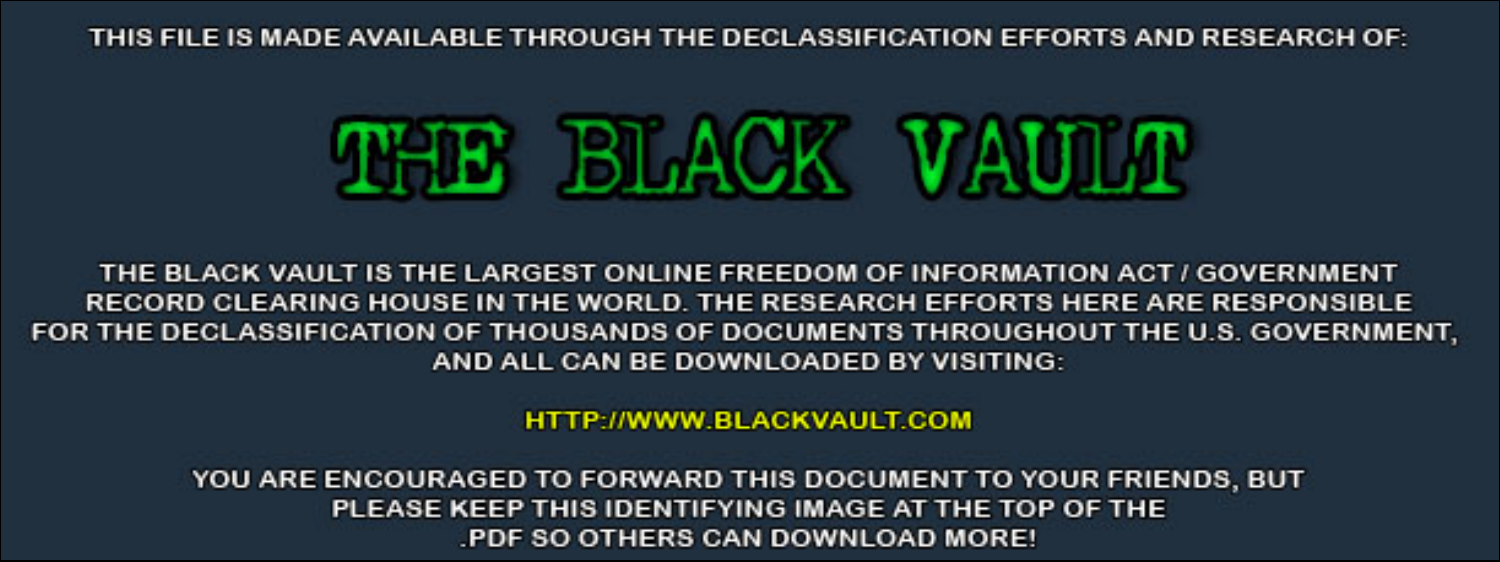C00269422

gasar mgang

### **UNCLASSIFIED**

# TAP-SF

#### NATIONAL INTELLIGENCE ESTIMATE NUMBER  $11 - 12 = 5$

(Supplement, NIE 11-6-54)

# SOVIET GUIDED MISSILE CAPABILITIES AND PROBABLE PROGRAMS

# CIA HISTORICAL REVIEW PROGRAM **RELEASE IN FULL**

032823

#### Submitted by the

DIRECTOR OF CENTRAL INTELLIGENCE

The following intelligence erganizations participabel in the preparation of this estimate. The Central Intelligence dyen  $\gamma$ and the intelligence organizations of the Departments of State, the Army, the Navy, the Air Force, and The Loint Step

Concurred in by the

#### INTELLIGENCE ADVISORY COMMITTES

on 20 December 1955. Concurring foers the Special Assistant Intelligence, Department of State; the Assistant Chief of Staff, G-2, Department of the Army; the Director of Natal Intelligence; the Director of Intelligence, USAF, the Deputy Director for Intelligence, The Joint Stag; and the Alertic Energy Commission Representative to the IAC, The assist ant Director, Federal Burea : of Investigation, 10s.abset the subject being outside the jurisdiction of the Fift

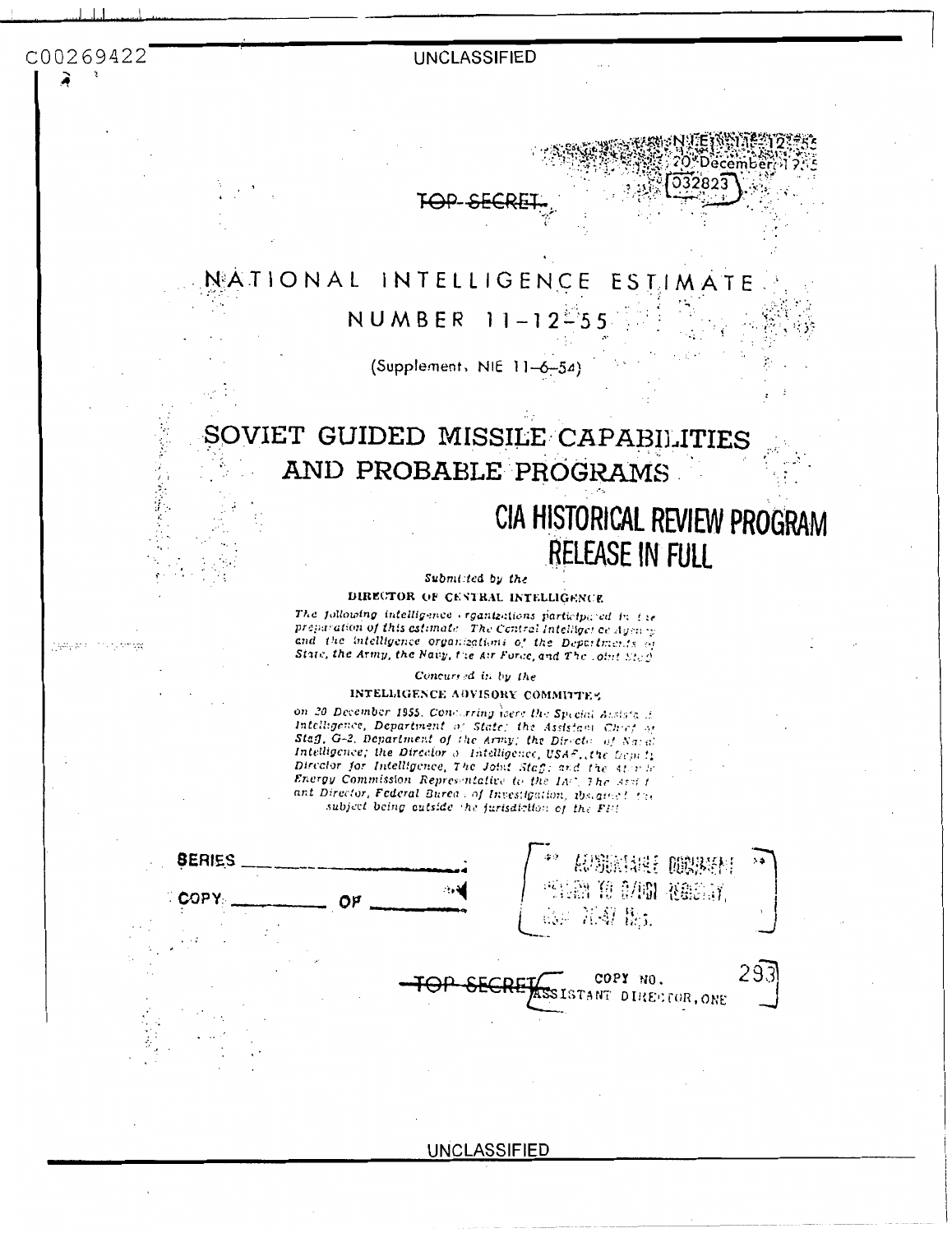C00269422

 $31232$ 

<sup>I</sup>.I (.,, -. .,

### **UNCLASSIFIED**

#### CENTRAL **INTELLIGENCE AGENCY**

#### **DISSEMINATION NOTICE**

**1.** This estimate **was** disseminated by the *Central* Intelligence Agency. *Thfs* copy is for the information and use of the recipient indicated on the front cover and of per**sons** under **his** jurisdiction on a need *to* **know** basis. Additional essential dlsseminatfon **may** be authorized by the **following** *of3cials* **within** their respective departments:

- *a.* 'Special Assistant **to** the Secretary for Intelligence, **for** the Department **of State**
- **b.** Assistant Chief of Staff, Intelligence, for the Department of the Army
- c. Director **of Naval** Intelligence, **for** the Department **of** the Navy
- **d. Director** of Intelligence, **USAF, for** the Department of the Air Force
- e. Deputy Director **for** InkUgence, Joint **Stafl,** for the Joint **Staff**
- **f.** Director of Intelligence, *AEC,* **for** the Atomic Energy **Commission**
- **g.** Assistant Director, **FBI, for** the **Federal Bureau of** Investigation
- h. Assistant Director **for** Central Reference, CIA, for any other Department or Agency

2. This copy may be retained, or destroyed by burning in accordance with applicable security regulations, or returned *to* the **Central** Intelligence Agency by arrangement with the Office of Central Reference, CIA.

**3.** When **an** estimate **fs** disseminated overseas, the oversem recipients may retain **it** for a period not in excess of one year. At the **end** of this period, the **estimate** should either be destroyed, returned **to** the forwarding agency, or permission **should** be requested of the forwarding agency **to** retain it in accordance with **IAC-D-s9/2,** 22 . June **1953.** 

#### 

a <sub>a sh</sub>a Piperre

This material contains information affecting **Rational Defense of the United States** the within the meaning of the espionage of the espionage laws, transmission or revelation of which in any masser to an unauthorized person is prohibited by law.

**DIBTRIBUTION:**  *Whlte* **€rouse National Security Council** Department of state Department **of** Defense **OPeratIons** Coordinating **Board Abmlc** Energy Commksion **Federal** Bureau of Investigation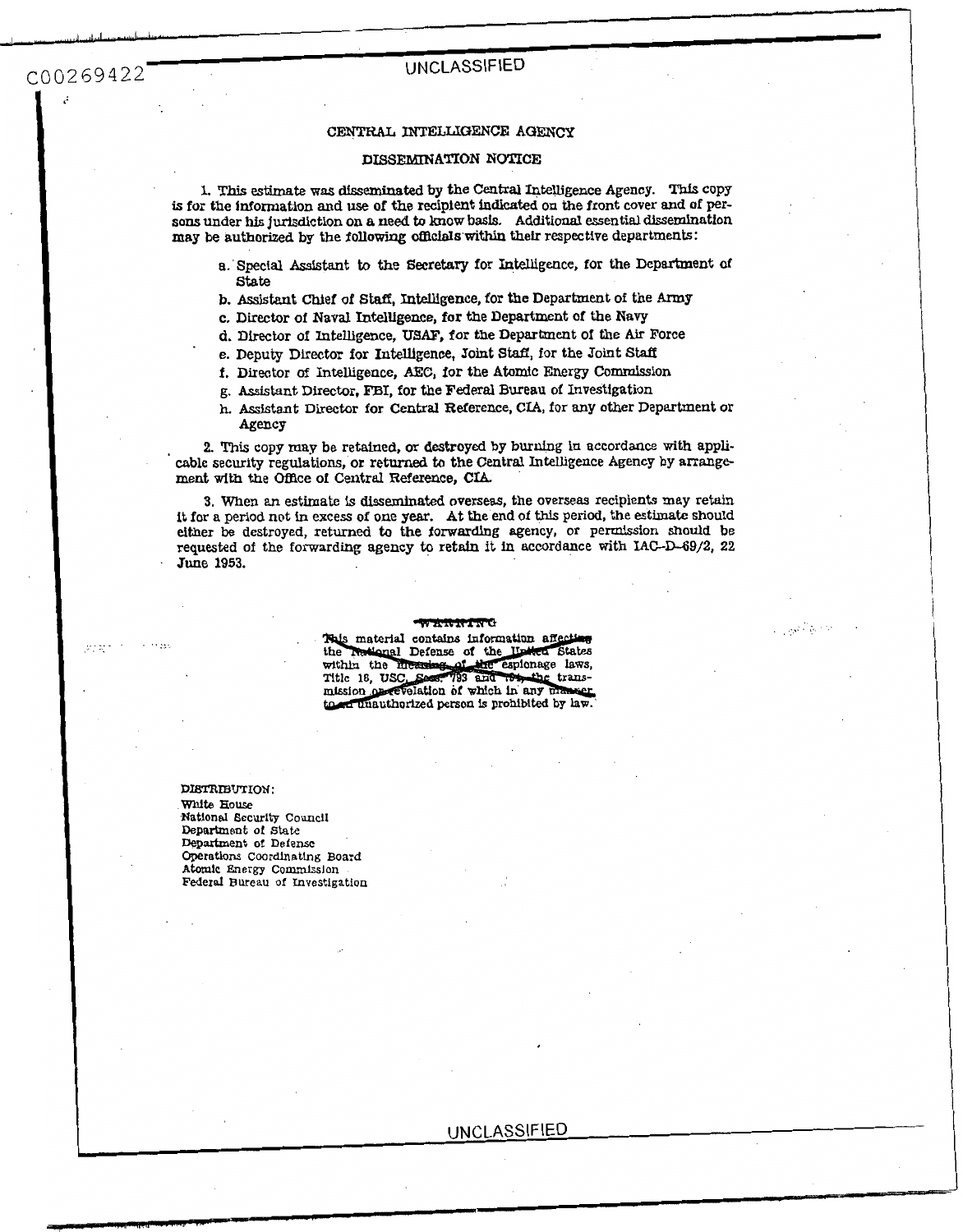. ... ~. . .

TOP SECRE

# SOVIET GUIDED MISSILE CAPABILITIES AND

## PROBABLE PROGRAMS

### **THE PROBLEM**

To re-estimate, wherever new evidence is available, Soviet capabilities and probable programs in the guided missile field.

#### FOREWORD

This estimate brings up to date and supplements, wherever new evidence was available, our previous estimate on "Soviet Capabilities and Probable Programs in the Guided Missile Field," **NIE** 11-6-54, dated 5 October 1954. At that time, we had no firm intelligence on specific Soviet missile capabilities. Therefore we were forced to base our specific capabilities estimates entirely on: (a) the available evidence of general Soviet missile activity, including exploitation of German missile **ex**perience; (b) extrapolation from our **own** guided missile experience; and (c) estimated Soviet capabilities in related fields. Similarly, our estimates of Soviet intentions had to be based on probable Soviet military requirements.

Since publication of **NIE** 11-6-54, new intelligence has confirmed our previous estimate that the **USSR** has an extensive guided missile program. The new intelligence has also changed and in some particulars strengthened our estimates of Soviet surface-to-surface and surface-to-air missile capabilities.

It is emphasized that we have no new intelligence concerning Soviet air-to-air or submarine-launched missiles, and very little new information concerning air-tosurface missiles. Our estimates in these fields therefore remain based on the analysis in NIE 11-6-54 which was necessarily speculative and in many cases based primarily on estimated Soviet requirements and US missile experience. The corresponding conclusions of NIE 11-6-54 have been carried forward into this estimate for convenience of reference only.

The dates given in this estimate are the probable years during which small quantities of missiles could have been produced and placed in the hands of trained personnel of one operational unit, thus constituting a limited capability for operational employment. These dates are based on the assumption that a concerted and continuous effort began in 1948, and are those around which the missile could have been operationally tested and be ready for series production. However, an additional period (which would vary according to missile type) would be required before missiles could be produced in quantity and the necessary units trained and deployed *x* the are the probable years during which small quan-<br>produced and placed in the hands of trained per-<br>nus constituting a limited capability for opera-<br>are based on the assumption that a concerted and<br>and are those arou

### UNCLASSIFIED \_.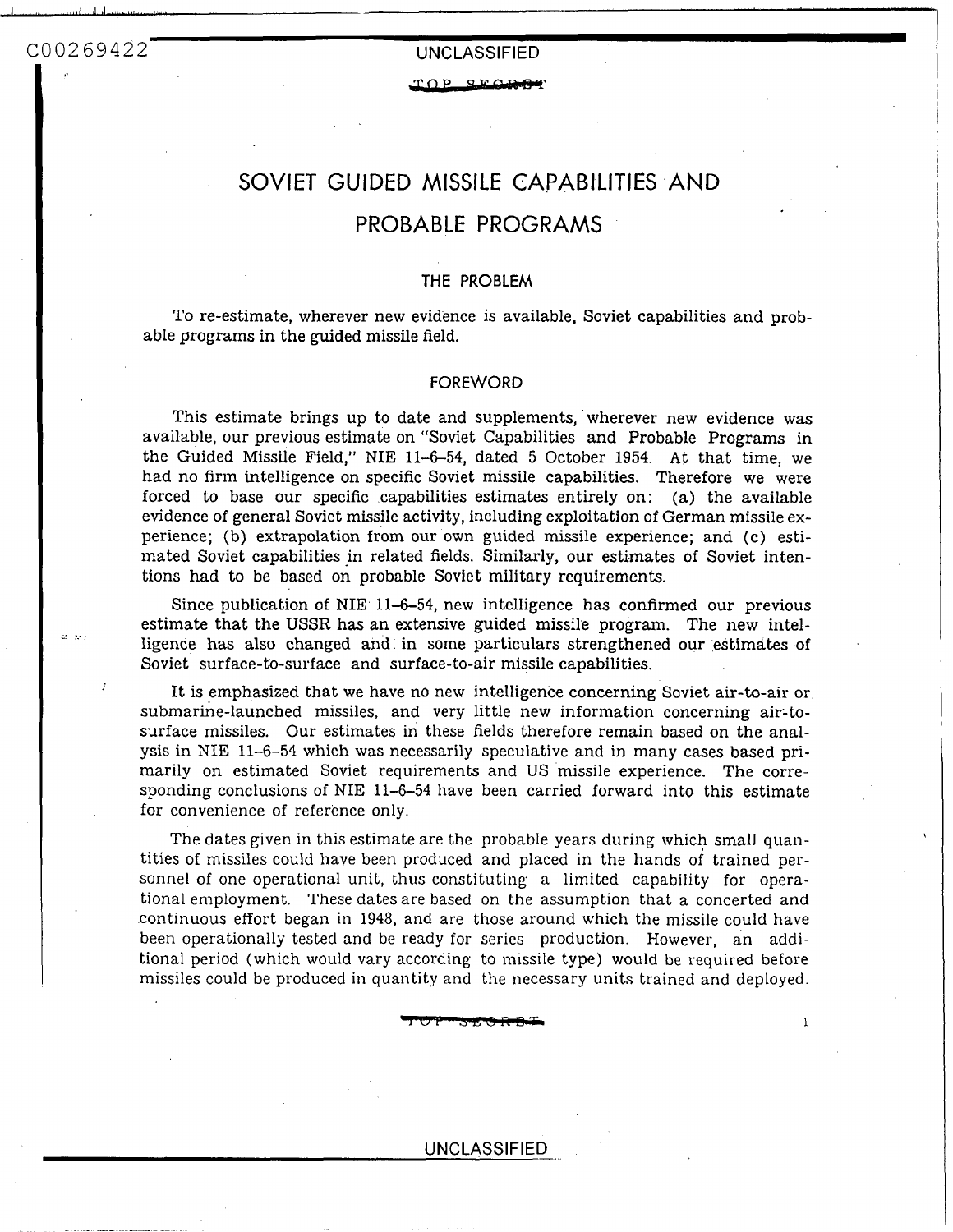... ... .,. . ..

- **2**  We' estimate that at least an additional six months would normally be required for shift or conversion from pilot plant to series production, and an additional period to reach the planned production rate. Some 18 months to two years would probably be required for individual and unit training of each operational unit, although this period could to a considerable extent overlap the production period.

### **CONCLUSIONS**

1. The **USSR** is engaged in an extensive guided missile program. We estimate that the Western Powers face a growing Soviet guided missile threat over the next several years. **A** threat to Western offensive capabilities is already beginning to appear in the form of increased Soviet air defense strength. This threat will probably soon be followed by improved Soviet offensive capabilities against US and Allied coastal areas and sea lines of communication, and in tactical operations. Later the threat will probably extend to all Allied base areas in Eurasia and its periphery, and ultimately to the entire US. *(Paras.* 9-10>

2. With the passage of time, the increasing size of the Soviet nuclear stockpile and the larger yields estimated to be available from nuclear warheads will make missiles an increasingly effective means of nuclear attack.' However, we believe that for the next several years the USSR would rely primarily on high performance aircraft for the delivery of nuclear weapons. Nevertheless, the advantage of surprise and other considerations might warrant earlier use of missiles with nuclear warheads for certain purposes.

SPECIFIC MISSILE CAPABILITIES

**3.** *SUTfaCe-tO-Atr Missiles.* The USSR is probably devoting very high priority to

producing such missiles to overcome its air defense deficiencies. We believe that it now has deployed, at least in the Moscow area, operational surface-to-air missiles. Their performance characteristics are unknown, but might be superior to those previously estimated (see NIE 11- 6-54).' The low yield nuclear warhead which could be available after 1958 would greatly increase their kill probability. *(Paras.* 11-17)

**4.** *Surface-to-Surface Ballistic Missiles.*  Although the **USSR** could employ nonballistic guided missiles from ground launchers, we believe that it would favor ballistic missiles because of their relative immunity to presently known countermeasures and their greater capability for achieving surprise. In view of growing

Although the performance characterlstlcs are now unknown. they would very probably exceed those previously estimated **(see** NIE 11-6-54). It appears hlghly unllkely that the **USSR** would produce and employ mlsslles on the scale apparent from observatlon of the Moscow complexes without achlevlng, **In**  thclr opinlon. a substnntlal mcnsure of **de**fcnsc agalnst nttacklng aircraft.

This belief is reinforced by evidence of thc advanced stalc of Soviet developments In other missile fields, and the Importance opment of **n** really cffectlve alr defense which would so grently increase their strateglc flexlblllty. which the Soviets must attach to the devel-

<sup>&#</sup>x27;see Anncx **A,** *Rcsfticfcd Octfa.* lor estinintcs of time-phased warhend yields.

The Assistant Chief of Staff, G-2, Department of the Army: the Director of Naval Intelllgence; and the Deputy Director for Intelligence, The Jolnt Staff, believe that: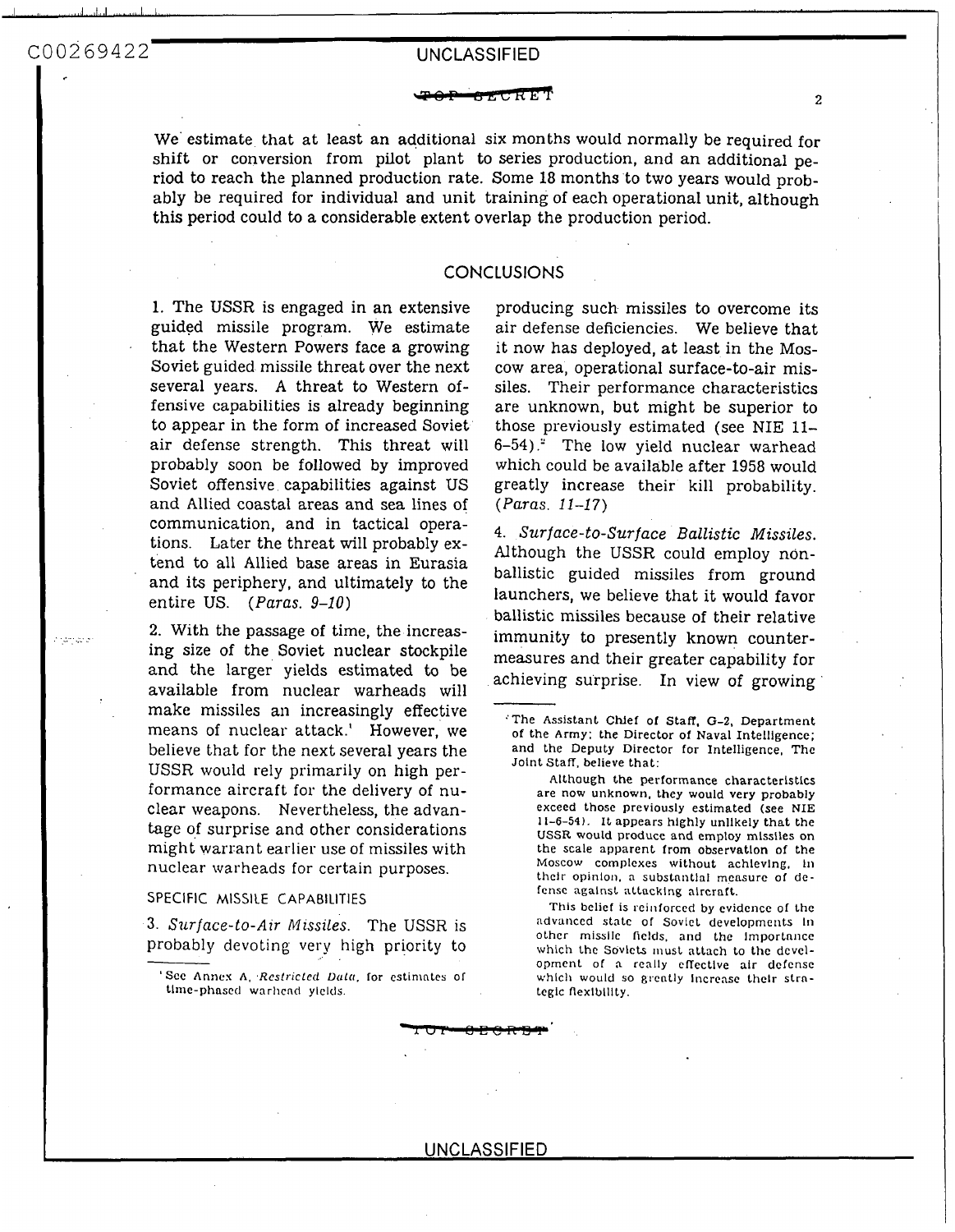يەتتەتەتەتەتلەردىنىڭ ئەلقىلىسىڭ قىتىمىتەت بىدىرە<u>ق بىر مەتىرات</u>

#### 

Allied tactical nuclear capabilities in Europe the **USSR** will probably give high priority to producing ballistic missiles for support of its field forces. However, aside from these missiles the USSR will probably concentrate over the next few years more on ballistic missile development than on quantity production. We estimate that: *(Paras. 18-20>* 

*a. Short Range.* The USSR, in addition 'to shorter range ballistic missiles, could have had since 1954 an operational 350 mile ballistic missile with a CEP of two miles.<sup>3</sup> We believe that the USSR has not developed a 500 mile missile. *(Paras. 21-23)* 

*b. Medium Range.* The USSR could have ready for series production in 1955- 1956 a single-stage, ballistic missile of 850-900 miles range, with a CEP **of** three to four miles. However, only a low yield nuclear warhead probably would be available for the next few years. *(Paras. 24*-*25)* 

**e.** *Intermediate Range Ballistic Missile (ZRBM).* In 1958-1959 the USSR could have ready for series production a dual stage ballistic missile of about 1,600 miles range with a CEP of three to four miles. Large yield nuclear warheads would probably be available in 1959-1960. .If the **USSR** were willing to accept a reduced range of 1,400 miles, this missile could be made ready for series production as early as 1957, but in this case only a low yield nuclear warhead would be available. *(Paras.* 26-27)

*d. Intercontinental Ballistic Missile (ICBM).* We now cstimate that as soon

as 1960-1961 the USSR could have ready for series production an intercontinental ballistic missile of 5,500 miles range, with a large yield nuclear warhead and a CEP of roughly five miles. Advent of such an ICBM would create an entirely new type of threat to the US. *(Para. 28)* 

**<sup>I</sup>**. .

**3** 

*5. Earth Satellite.* We estimate that the Soviets are attempting to develop such a vehicle at the earliest practicable date and could have a relatively uninstrumented vehicle by 1958. A vehicle which could gather and transmit upper atmosphere scientific data could be available by 1963. *(Paras. 29-30)* 

*6. Air-to-Air Missiles.* We have no new intelligence which either strengthens or changes our estimate in NIE 11-6-54, that "because of its air defense weaknesses, the USSR is probably also assigning a very high priority to air-to-air missiles. We estimate that it could develop in 1955 a guided rocket with infrared homing and in 1955-1958 an improved version with greater range. However, their guidance system would permit only tail cone attacks under generally fair weather conditions at the engagement altitude. In 1958-1960 the USSR could probably have a new all-weather missile." *(Para. 31)* 

*7. Air-to-Surface Missiles.* New intelligence par tially supports estimates in NIE  $11-6-54$ , but does not warrant a change therein. NIE 11-6-54 stated that "the USSR also would almost certainly seek to produce in quantity any precision weapon available for effective HE antiship attacks. For this purpose it could now have available and would probably produce a rocket-propelled glide bomb, although limited to good visibility condi-

<sup>&#</sup>x27; CEP (Circular **Probablc** Error) **mcnns** 50 percent hlta wlthln the **stntcd radlus.** 1\11 **CEPs and ranges are glvcn** in **nautlcal** mllcs.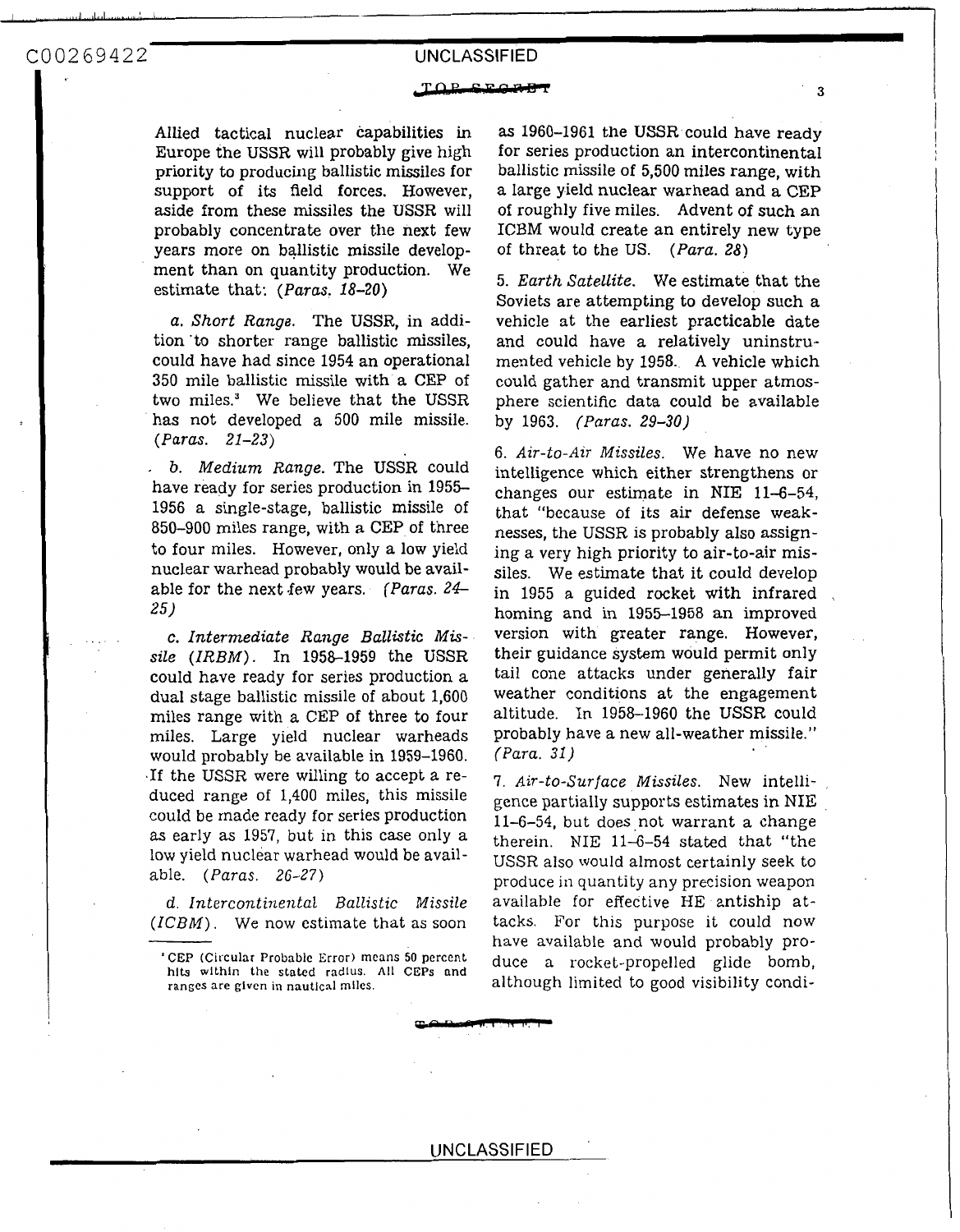.. .. .. ,.. ..

tions. In view of its exfensive bomber capabilities, we **do** not believe that the USSR would produce a long-range air-tosurface missile for attacks on Allied ports and bases over the next several years. In 1960, on the other hand, when we estimate that an all-weather air-to-surface missile with nuclear warhead could be ready for series production, there will probably be a high priority Soviet requirement for a weapon of this type because of the increased effectiveness of Allied air defenses around key target areas." *(Para.* **32)** 

8. *Submarine-Launched Missiles.* We have no credible new intelligence which

COO269422<br>
UNCLASSIFIED<br>
TOP SER SERVIED<br>
TOP SER SERVIER<br>
tions. In view of its extensive bomber<br>
capabilities, we do not believe that the<br>
USSR will<br>
USSR will<br>
USSR will<br>
USSR will<br>
USSR will<br>
SUSSR will<br>
SUSSR will<br>
SU either changes or strengthens our estimate in NIE 11-6-54 that "the **USSR** will almost certainly have a requirement **for**  submarine-launched missiles for nuclear attacks on US and Allied coastal areas. It could already have available improved V-1 types with nuclear warheads. In 1955 the **USSR** could have ready for series production a turbo-jet pilotless aircraft (nonballistic guided missile) with improved range, speed, and accuracy, and by 1958 its nuclear warhead yield could approach compatibility with its estimated accuracy and greatly increase its effectiveness." *(Para. 33)* 

### **DISCUSSION**

9. In NIE 11-6-54 (dated 5 October 1954) we estimated that the strategic requirements of the **USSR** would dictate a major effort in the field of guided missiles, and that the **USSR**  has the basic scientific and technical capabilities to support a comprehensive research and development program. We also estimated that the USSR has an adequatc economic base **for** a sizeable production program; however, because of the limited capabilities of the Soviet electronics and precision mechanisms industries and other competing demands **for**  their output it would almost certainly be unable to produce in the desired quantities all *of* the missiles for which it has an estimated military requirement, except over an extended period of years. Finally we estimated, on the basis of the large number of personalities and activities believed to be involved in the Soviet missile program and our knowledge of the. extensivc Soviet exploitation of German missile experience, that the Soviet program was an extensive one. However, we had no firm intelligence on what specific missiles the **USSR** was actually developing or might already have in operational use.

10. The intelligence which has become available subsequent to **NE** 11-6-54 generally substantiates the above conclusions and reinforces our estimate that an extensive Soviet missile program is underway.' In the category **of** surface-to-surface ballistic missiles we now believe that Soviet progress **has** been somewhat more rapid than previously estimated and that such missiles, up to and including an ICBM, will become available at somewhat earlier dates. Moreover, new evidence indicates that the USSR has already embarked on series production of surface-to-air missiles.

#### **I. SURFACE-TO-AIR MISSILES**

11. The most significant development in this field is the extensive reporting on what appear to be air defense missile sites around Moscow. Allowing for probable duplication in reporting we estimate that approximately 40 complexes actually have been observed. The earliest observation of one **of** these sites was in mid-1953, with the majority being observed in late 1954 and 1955. Of these 40 sites, about 12 have been located with sufflcient accuracy

<sup>&#</sup>x27;Annex B (limited distribution) contains additional background information.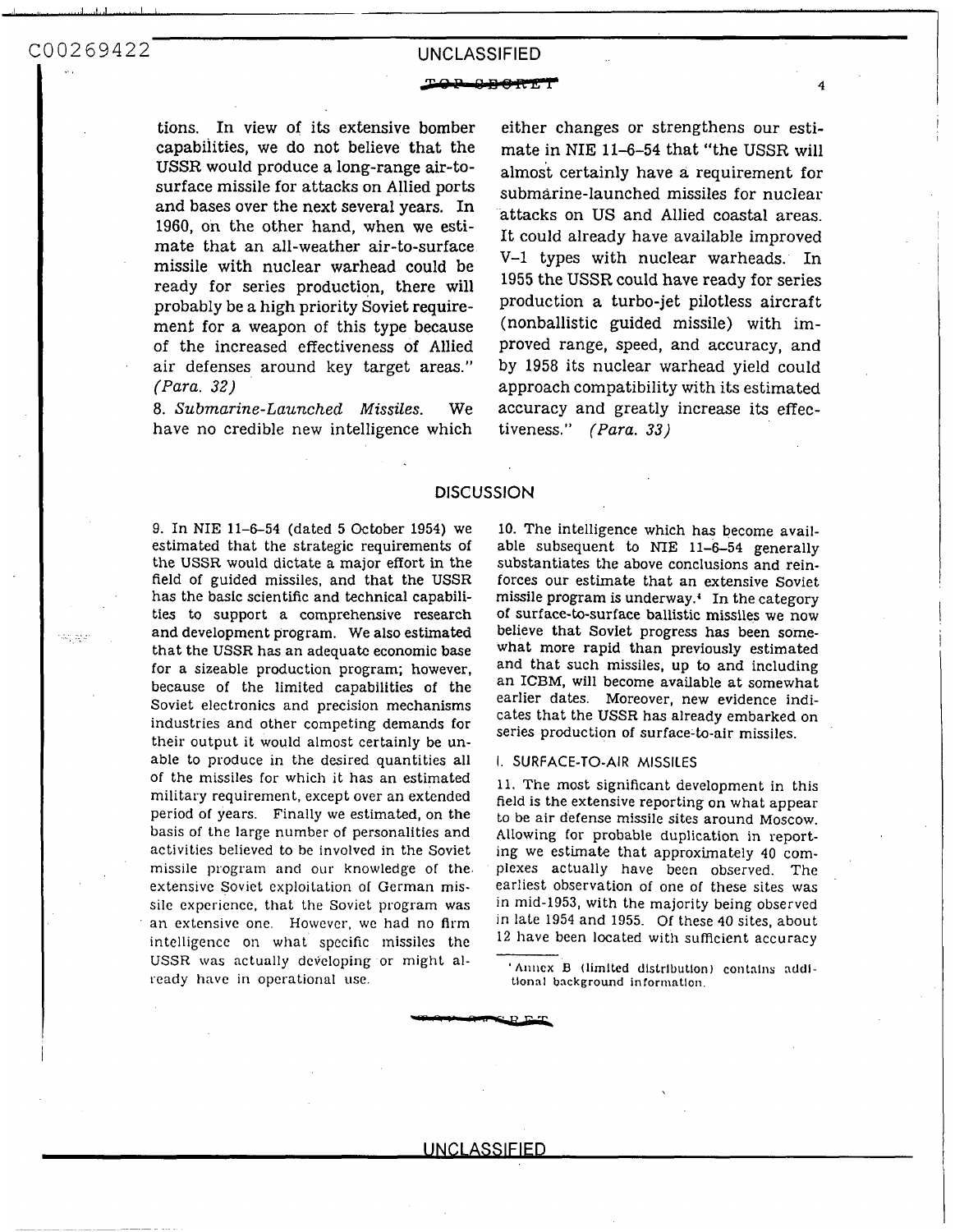I ,. 1

to indicate that they are eight to nine nautical miles apart, and are located on two circles approximately 25 and 45 nautical miles from the center of Moscow. Observation in all sectors surrounding Moscow has not been possible, but, by calculation based on the above information, the defenses might consist of 55 to **60** sites. . We estimate that about 25 sites are now operational, with the others in various stages of construction. At the present rate of progress, this entire Moscow guided missile defense system could be operational in late 1956. A few sightings of similar installations-in the initial stage of construction were also reported in the Leningrad area in the summer of 1955.

12. Each site measures approximately one mile by one-half mile with three longitudinal and about 11 transverse concrete roads, and has approximately 60 launching positions. Each apparently has an associated building complex of sufficient size to house some 400 personnel. From available evidence, it **is**  readily apparent that these sites, including associated installations and roads, are well constructed, permanent type installations. such as would form a part of a fixed air defense system. The dimensions, configuration, disposition, and quality of construction of these installations appear compatible with . .. their use as guided missile launching sites. . ...

> 13. Certain equipment, commonly known **as**  *"YOYO,"* has been reported as a part of 25 of the sites and probably exists at every site. In each case the "YOYO" is located approximately one mile from the site on the Mosco $\mathbf w$ side, and is generally aligned with the center longitudinal road. Available information suggests that the "YOYO" could be a radar for use in a surface-to-air missile guidance system. Its antenna configuration and the fact that so many missiles are deployed in each associated site suggest that such a radar would have a high traffic handling capability.

> 14. Recent observations indicate that missilelike objects, about three feet in diameter and 20 to **35** feet in length, were present at sorne of the Moscow sites. **At** one sitc about 60 missile-like objects wcrc seen standing, one in each of the recesses along the transverse

- **5**  roads. The observations also indicate the existence of an extensive newly-constructed facility believed to be a partial fabricator and final assembler of surface-to-air guided missiles for the missile defense system ringing Moscow. Its identification as a missile **sup**plier is based on the presence of more than 450 missile-like objects which are similar in size to missiles reported at air defense missile launching sites being constructed around Moscow. The facility is located approximately three to four miles south of Istra, some 25 nautical miles west-northwest of the center of Moscow.

I

15. We conclude that the Moscow installations are surface-to-air guided missile launching sites in support of the defense **of** Moscow and that the **USSR** now has an air defense missile system in at least limited operational use.

16. We still have no firm evidence as to the specific characteristics of the missile-like objects observed. A type of command guidance system probably would be employed, possibly augmented by terminal homing. Alternatively, a guidance system involving trackillumination type radars, a computer system, and a semiactive homing head might possibly be employed. The missile could have a payload of 600 pounds if terminal homing were not employed. .This weight might be reduced by about 100 pounds to make room for' the homing head, but this would be compensated for by the increase in accuracy.

17. Because of its air defense deficiencies, the **USSR** is almost certainly continuing to give very high priority to developing improved surface-to-air missiles. By 1957-1958 we estimate that a new missile could be ready for series production incorporating terminal homing. By 1958 at the earliest, the **USSR**  could develop low yield nuclear warheads suitable for this missile which would greatly increase its kill probability. Beyond this, we believe that the Soviets will endeavor to develop improved missiles with ranges on the order of 100 nautical miles. However, owing to the many technical difficulties involved, it is highly unlikely that the **USSR** could develop such missiles until some time after 1960.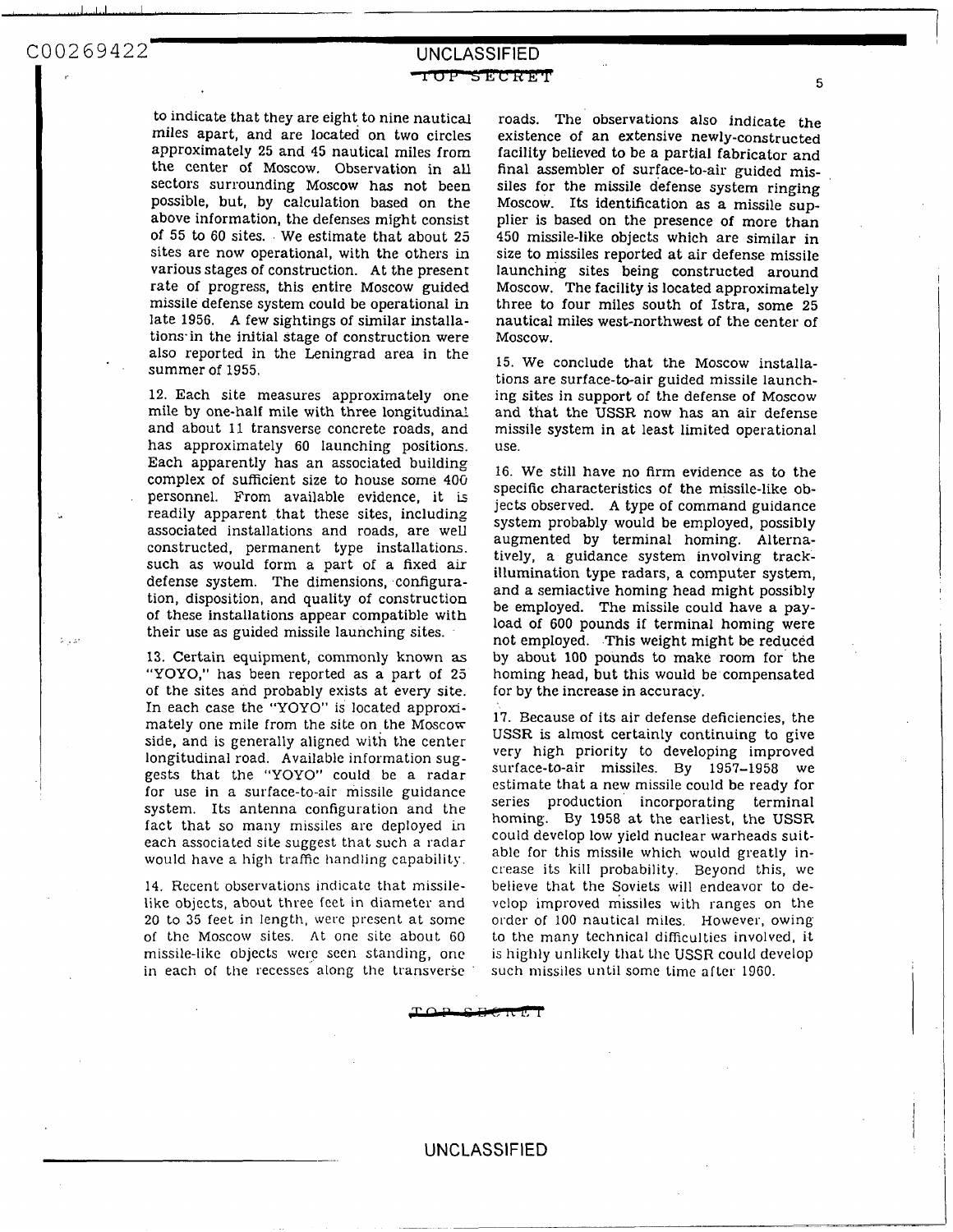$\mathcal{L}^{\mathcal{L}}(\mathcal{U}_{\mathcal{L}},\mathcal{U}_{\mathcal{L}})$ 

I ,,, ,,\*..,,I. I...

#### **It. SURFACE-TO-SURFACE BALLISTIC MISSILES**

18. Information on Soviet activities at the Kapustin Yar guided missile test range has improved since the publication of NJE 11-6-54. **A** detailed sketch of the launching area was prepared in October 1954 by five Germans who had visited the range in the fall of 1947. During early 1955 the British prepared a mosaic of the area utilizing 1942 German aerial photographs and maps. By comparing the sketch with the mosaic, locations of the rocket engine static test stand, assembly area, launching platform, and railroad lines have been determined as they existed in 1947. Study of Soviet activities at Kapustin Yar also indicates an increase in missile testing in 1955 over 1954. Our information indicates that considerable numbers of ballistic missiles are being tested. Although the information so far available does not permit accurate assessments of the actual ranges involved, it indicates the scale of the program and strengthens some aspects of our ballistic missile estimates.

19. Recent Soviet technical articles indicate that the Soviets have an excellent understanding of inertial guidance systems and associated problems. Soviet interest in inertial guidance systems is also apparent from projects assigned the Germans in 1948-1950 and from various' Soviet inquiries into such systems. Inertial guidance systems are secure from detection and jamming, and are ideally suited to maximize the surprise factor and offensive potential of ballistic missiles. We believe the USSR has considered the utilization of inertial guidance in its ballistic missile program.

20. Aside from tactical missiles for support of its field forces, we continue to believe that for the next few years the Soviet surface-tosurface ballistic missile effort will probably be concentrated more upon development of improved missiles than upon quantity production of interim types. By 1958-1960 the estimated growth of the Soviet nuclear stockpile and the larger warhead yields probably available would have reduced the significance of any limitations which the accuracy or reliability

' of such missiles systems might have placed upon their earlier production.

**6** 

21. *Short Range.* The following new information strengthens our short range ballistic missile estimates in NIE **11-6-54;** German engineers in the USSR worked on the plans for a large rocket-engine test stand facility during the period 1946-1950. This test facility was being designed for the Zagorsk area **(38** nautical miles north-northeast of Moscow), and one German actually,went to survey the site in the fall of 1947. Plans for this project indicated that' several rocket-engine test stands would be constructed and that two of them would be capable of testing rocket engines with thrust ratings up **to** 50 tons. Complete measuring equipment, fuel preparation facilities, and a liquid oxygen installation were planned. Although no positive identification of this facility has been made to date, we believe a rocket engine static test facility possibly exists in the Zagorsk area. This location is conveniently accessible to a major Soviet missile propulsion development center at Khimki (11 nautical miles north-northwest from Moscow), where 25, 35, and 100 ton thrust engine developments have taken place.

22. New intelligence strengthens our estimate that the **USSR** is interested in developing a 350 mile missile but does not substantiate a program for development of a 500 mile missile. We have no evidence of any ballistic missiles available for operational use, but we continue to estimate as in NIE 11-6-54 that the **USSR**  could now have operational a 350 mile missile with a nose cone weight of 3,000 pounds, including a 2,000 pound payload, and a **CEP** of two miles. However, for the next few years only low yield atomic warheads would be available. Alternatively the USSR could now have available a shorter-range missile capable of carrying larger warheads. Such **a** missile could have a somewhat smaller CEP than the one above.

23. To counter growing Allied all-weather nuclear capabilities in Europe, the USSR will probably give high priority to **a** missile system for support of its field forces. The shortrange missiles estimated to be now available might satisfy this requirement.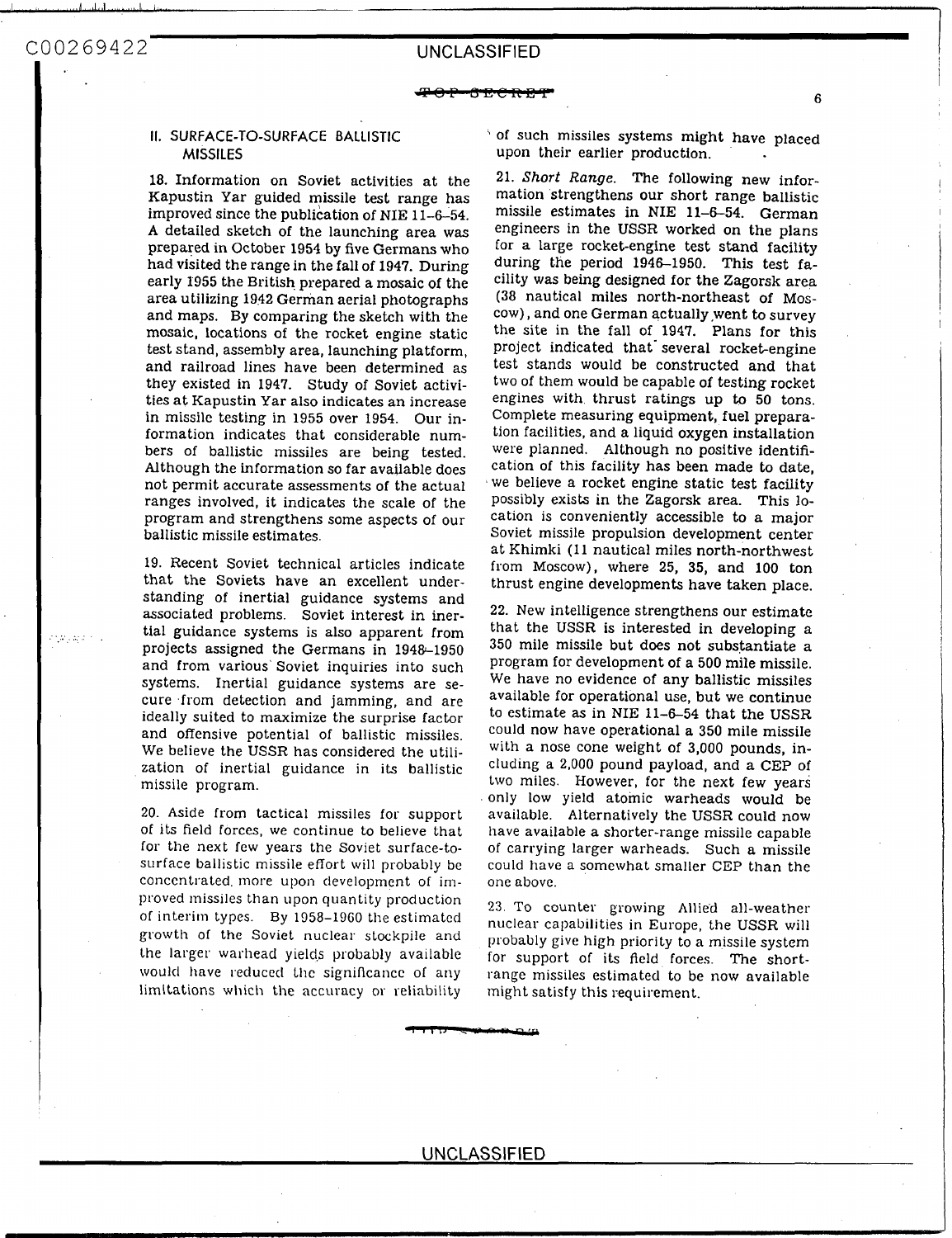C00269422

### **UNCLASSIFIED**

### en de la propie de la propie de la propie de la propie de la propie de la propie de la propie de la propie de <br>En la propie de la propie de la propie de la propie de la propie de la propie de la propie de la propie de la

24. *Medium Range.* The chief designer at Plant #456, Khimki, was reportedly elected a corresponding member of the Department of Technical Sciences of the Academy of Sciences in October 1953. His selection to this position, a high honor in the **USSR,** may indicate the successful development of the 100-ton thrust engine with which he was associated at plant #456. Earlier reports containing information dating back to 1948 indicated that this person would be awarded some honor if the development of the 100-ton thrust engine was successful.

25. Based on new information and reassessment of Soviet capabilities in the light of US missile experience, we estimate that a single stage missile using the 100-ton thrust engine, with *a* range of approximately 850- 900 miles, a nose cone weight of 3,000 pounds, including a 2,000 pound payload, and a CEP of three to four miles could be ready for series production sometime during 1955-1956. However only low yield nuclear warheads would be available for a few years after these dates.

26. *Intermediate Range Ballistic Missile (ZRBM).* Reanalysis of a Soviet demand on a group of German engineers in the spring of 1949 to design a missile capable of carrying a warhead of 6,600 pounds to a range of 1,600 miles leads us to the conclusion that the Soviets have probably established a requirement for an intermediate range ballistic missile with this range rather than the 1,300 miles estimated in NIE 11-6-54. In the light of more recent nuclear warhead developments, we believe that the warhead weight requirement would be reduced without change in range requirements. Ballistic missiles with ranges of 1,600 miles would be capable of reaching all vital targets in Europe, North Africa, Japan, and Alaska from launching areas within the **USSR** itself.

27. By utilizing the 100-ton englne as the booster together with the 35-ton thrust engine the **USSR** could develop a two-stage missile with a range on the order of 1,600 miles, a 3,000 pound nose cone weight, including a 1,650 pound payload, and -a CEP of three to

four miles. Assuming development was initiated in 1948, the earliest probable date at which this missile could be ready for series production would be 1958-1959. We estimate that a large yield nuclear warhead could be available for it in 1959-1960. Such a missile could also provide a research vehicle for obtaining data pertinent to an intercontinental ballistic missile. We also estimate that the above missile, with the same payload, but with the range reduced to 1,400 miles, could be ready for series production as early **as** 1957.

28. *Intercontinental Ballistic Missile (ICBM).*  We believe an intercontinental ballistic missile would be within Soviet capabilities and is probably being undertaken on a very high priority. Much of the data and experience gained by the **USSR** in its mid-range missile program is applicable and necessary to logical step-by-step progression to an ICBM. Such missile could have an estimated range on the order of 5,500 miles, a 3,000 pound nose cone weight, including a 1,500 pound payload, and a CEP of roughly five miles. Based on information acquired on the Soviet missile program since publication of NIE 11-6-54, we now estimate that the first operational model could be ready for series production by 1960- 1961, and that large yield nuclear warheads would be available by this time.

29. *Earth Satellite Vehicles.* Some time prior to November 1954, a Permanent Interdepartmental Commission for Interplanetary Communications was established in the Soviet Academy of Sciences. The stated purpose of this Commission is to "coordinate work on the solution of the problems of mastering cosmic space." One of its first tasks reportedly will be "organizing work for the creation of an automatic laboratory . . . which could revolve around the earth . . . over **a** long period of time . . . as a satellite." 'Formation of this Commission is the first known offlclal Indication of **a** coordinated survey of the theoretical problems involved in establishing a space satellite or in space travel, although many individual Soviet scientists have shown considerable interest in these fields. In addi-